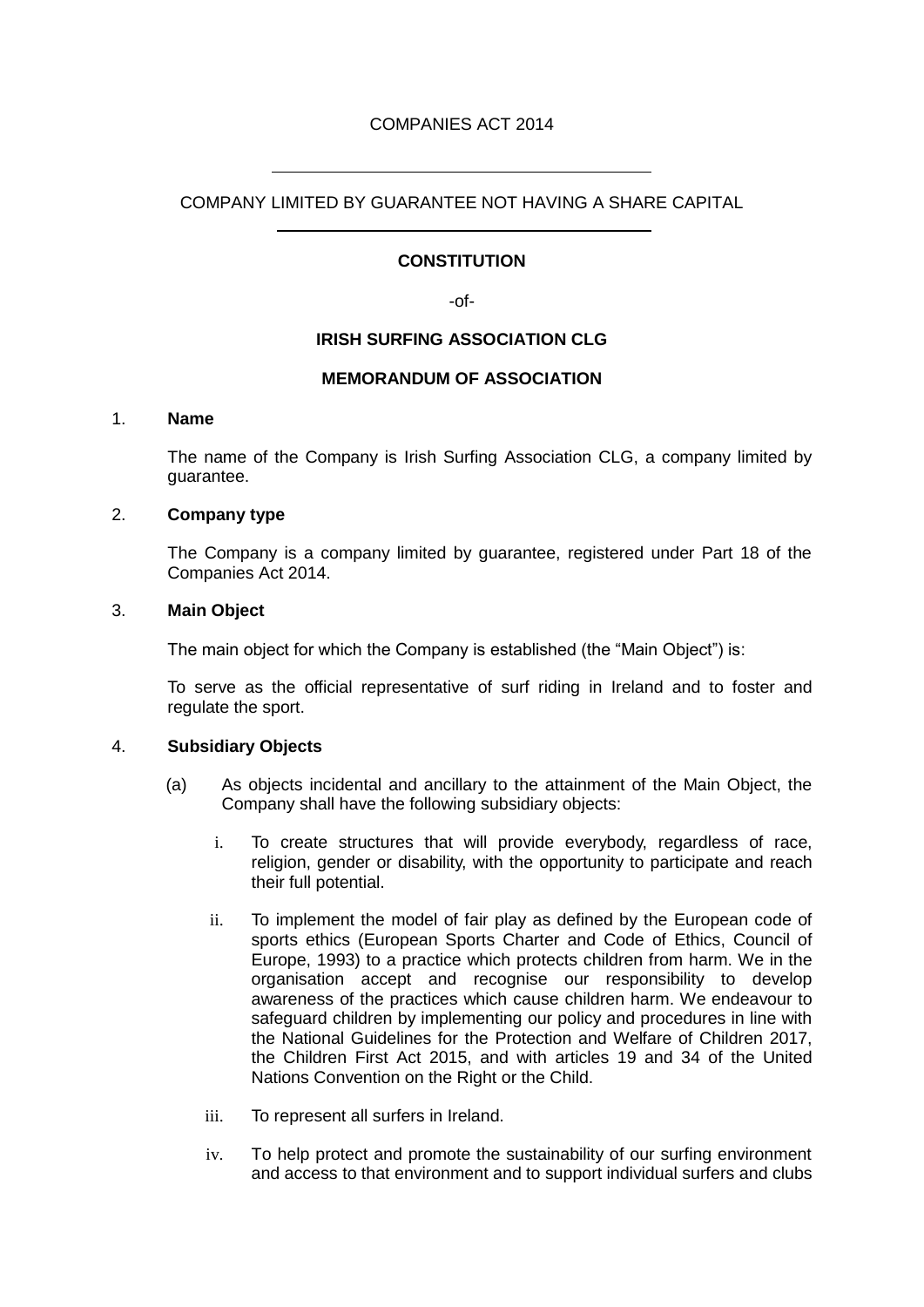in opposing any exploitation of surfing in Ireland by individuals or commercial interests.

v. To promote safety and surf etiquette.

### 5. **Income and Property**

- 5.1 The income and property of the Company shall be applied solely towards the promotion of the Company's objects as set forth in this Constitution. No portion of the Company's income and property shall be paid or transferred directly or indirectly by way of dividend, bonus or otherwise howsoever by way of profit to members of the Company.
- 5.2 No Director shall be appointed to any office of the Company paid by salary or fees, or receive any remuneration or other benefit in money or money's worth from the Company. However, nothing shall prevent any payment in good faith by the Company of:
	- (a) reasonable and proper remuneration to any member or servant of the Company (not being a Director) for any services rendered to the Company;
	- (b) interest at a rate not exceeding 1% above the Euro Interbank Offered Rate (Euribor) per annum on money lent by Directors or other members of the Company to the Company;
	- (c) reasonable and proper rent for premises demised and let by any member of the Company (including any Director) to the Company;
	- (d) reasonable and proper out-of-pocket expenses incurred by any Director in connection with their attendance to any matter affecting the Company;
	- (e) fees, remuneration or other benefit in money or money's worth to any company of which a Director may be a member holding not more than one hundredth part of the issued capital of such company.

### 6. **Additions, alterations or amendments**

No addition, alteration or amendment shall be made to the provisions of the main object clause, the income and property clause, the winding up clause, the keeping of accounts clause or this clause of the Constitution for the time being in force unless the same shall have been previously approved in writing by the Revenue Commissioners.

### 7. **Winding Up**

If upon the winding up or dissolution of the Company there remains, after satisfaction of all debts and liabilities, any property whatsoever, it shall not be paid to or distributed among the members of the Company. Instead, such property shall be given or transferred to some other institution or institutions having main objects similar to the main objects of the Company. The institution or institutions to which the property is to be given or transferred shall prohibit the distribution of their income and property among their members to an extent at least as great as is imposed on the Company under or by virtue of Clause 6 hereof. Members of the Company shall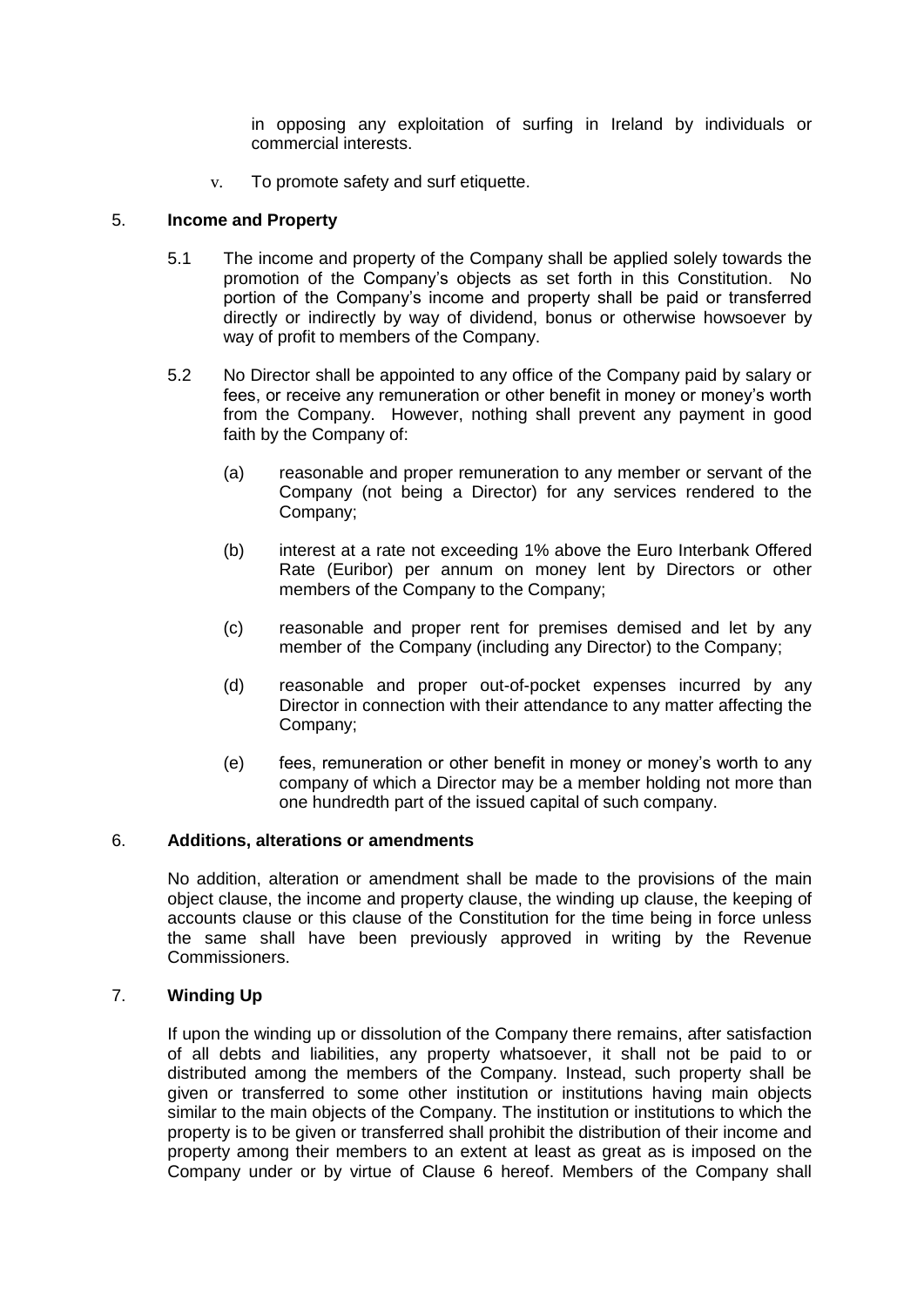select the relevant institution or institutions at or before the time of dissolution, and if and so far as effect cannot be given to such provisions, then the property shall be given or transferred to some charitable object. Final accounts will be prepared and submitted that will include a section that identifies and values any assets transferred along with the details of the recipients and the terms of the transfer.

## 8. **Limited Liability**

The liability of the members is limited.

### 9. **Undertaking to Contribute**

Every member of the Company undertakes to contribute to the assets of the Company, if the Company is wound up while he or she is a member or is wound up within one year after the date on which he or she ceases to be a member, for

- (a) payment of the debts and liabilities of the Company contracted before he or she ceases to be a member, and the costs, charges and expenses of winding up; and
- (b) the adjustment of the rights of the contributories among themselves,

such amount as may be required, not exceeding  $\epsilon$ 1.

### 10. **Keeping of Accounts**

Annual audited accounts shall be kept and made available to the Revenue Commissioners on request.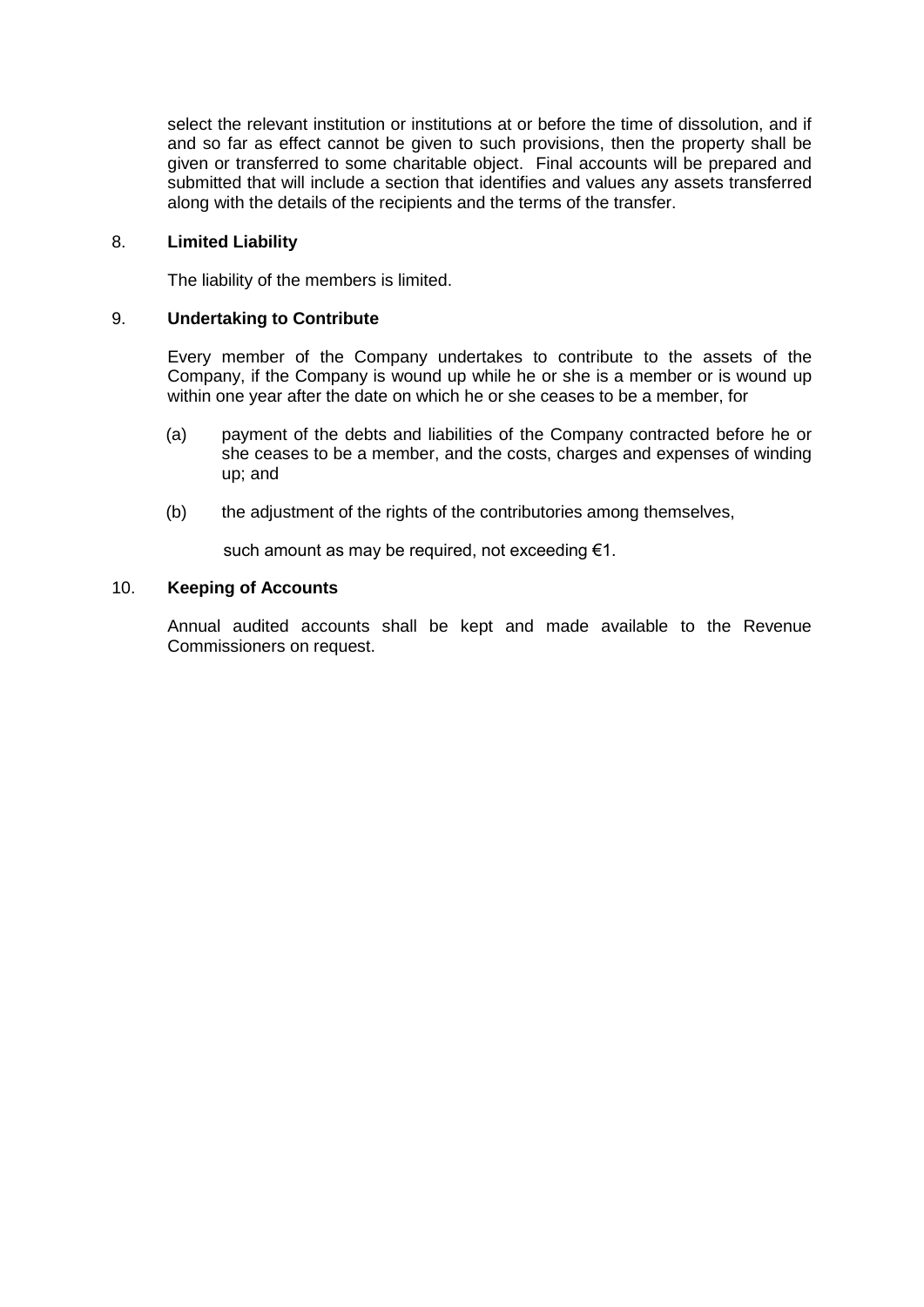# **ARTICLES OF ASSOCIATION**

## **INTERPRETATION AND PRELIMINARY**

1. In this Constitution, unless there is something in the subject or context inconsistent herewith:

The "**Act**" means the Companies Act, 2014.

The "**Company**" means the above named Company.

The "**Directors**" means the members for the time being of the board of directors of the Company and "Director" shall be construed accordingly.

The "**Member**" means a person who is admitted to membership of the Company in accordance with these Articles.

The "**Secretary**" means any person appointed to perform the duties of the Secretary of the Company.

The "**Seal**" means the Common Seal of the Company.

Expressions referring to writing shall, unless the contrary intention appears, be construed as including reference to printing, lithography, photography and any other modes of representing or reproducing words in visible form.

### **MEMBERS**

- 2. The number of members of the Company is taken to be 1000 but the Company may from time to time register an increase of members.
- 3. The members of the Company shall be such persons as the Directors shall from time to time admit to membership.
- 4. The membership of the Company shall consist of such class or classes of members as the Board may, from time to time, determine as appropriate for the Company and the objectives of the Company.
- 5. Honorary membership may be conferred by the Board upon any person deemed by them to have rendered notable service to surfing or to the achievement of the Company's objects.
- 6. Membership of the Company is not transferable and shall cease:-
	- (a) on the member's death or bankruptcy;
	- (b) if the member resigns by serving notice in writing to the Directors of the Company at its registered office.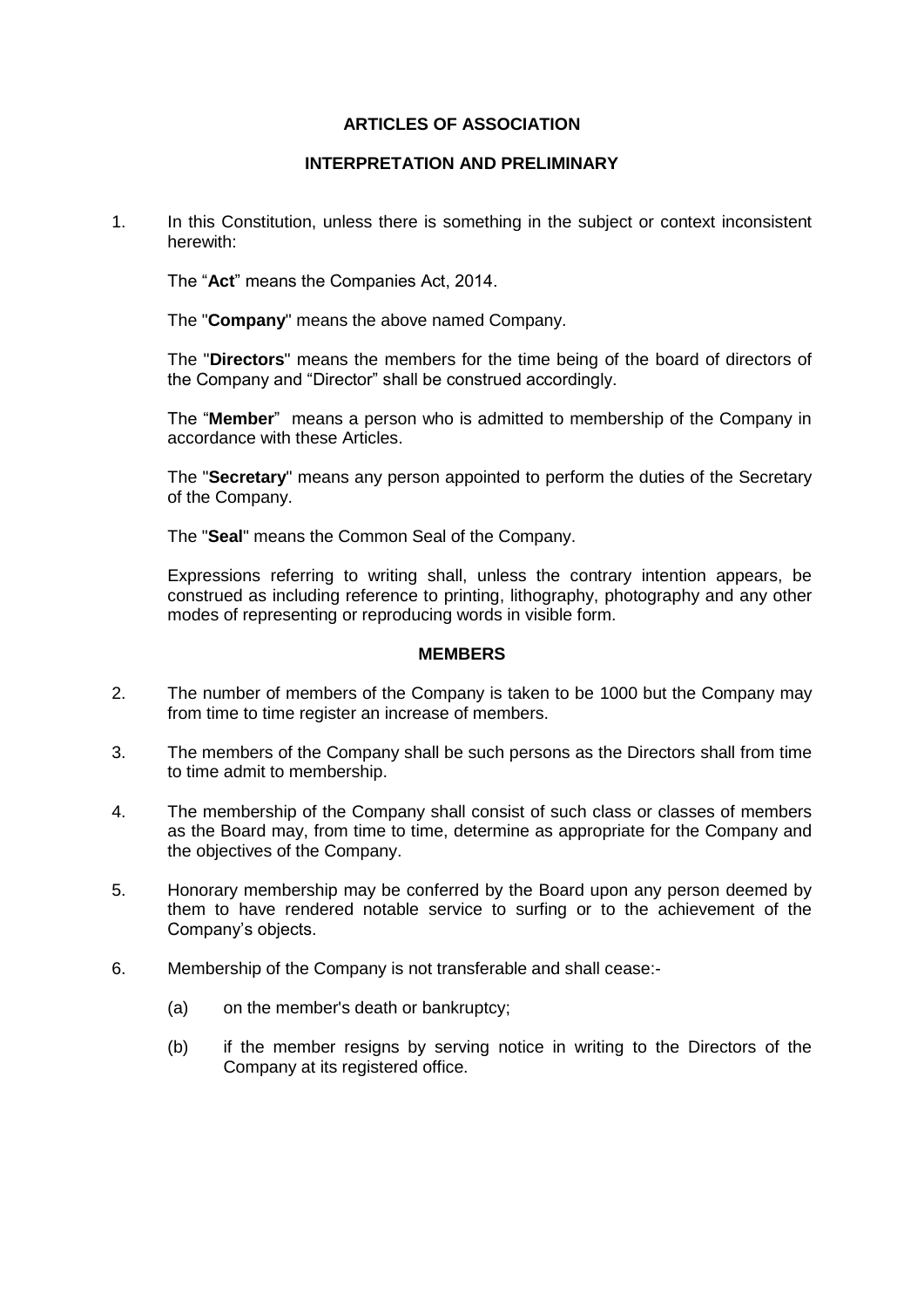7. Subject to Articles 13 and 14, membership shall be open to the following categories:

# **7.1 Type 1 Members**

These are voluntary, not-for-profit surf clubs constituted in the thirty two counties of Ireland, with open membership, run by the membership and engaged in the representation and organisation of surfing for members.

# **7.2 Type 2 Members**

These are voluntary, not-for-profit surf clubs constituted in the thirty two counties of Ireland, with confined membership, run by the membership and engaged in the representation and organisation of surfing for members.

# **7.3 Type 3 Members**

These are voluntary, not-for-profit groups constituted in the thirty two counties of Ireland without members but engaged in organising, coordinating or teaching surfing in accordance with Irish Surfing's policies, procedures and best practice guidelines.

# **7.4 Type 4 Members**

These are commercial schools or groups coordinating or teaching surfing in accordance with the Company's Surf School Program Policies & Procedures.

# **7.5 Type 5 Members**

These are individual junior, adult, student and family members and can be for leisure or competitive purposes.

- 8. Only Delegates duly appointed by Type 1 Members shall have the right to vote at general meetings of the Company and may vote at same in equal ranking to each other (one club, one vote).
- 9. Members shall comply with all regulations and procedures set down by the Company from time to time and shall be bound by these Articles.
- 10. A Member's rules, policies and procedures shall not be in conflict with any provision of these Articles.
- 11. In the event of a Member failing to comply with or failing to enforce any disciplinary or other measure prescribed by the Board, the Disciplinary Committee and/or the Company in general meeting, the Club shall be liable to be disaffiliated from the Company in accordance with these Articles.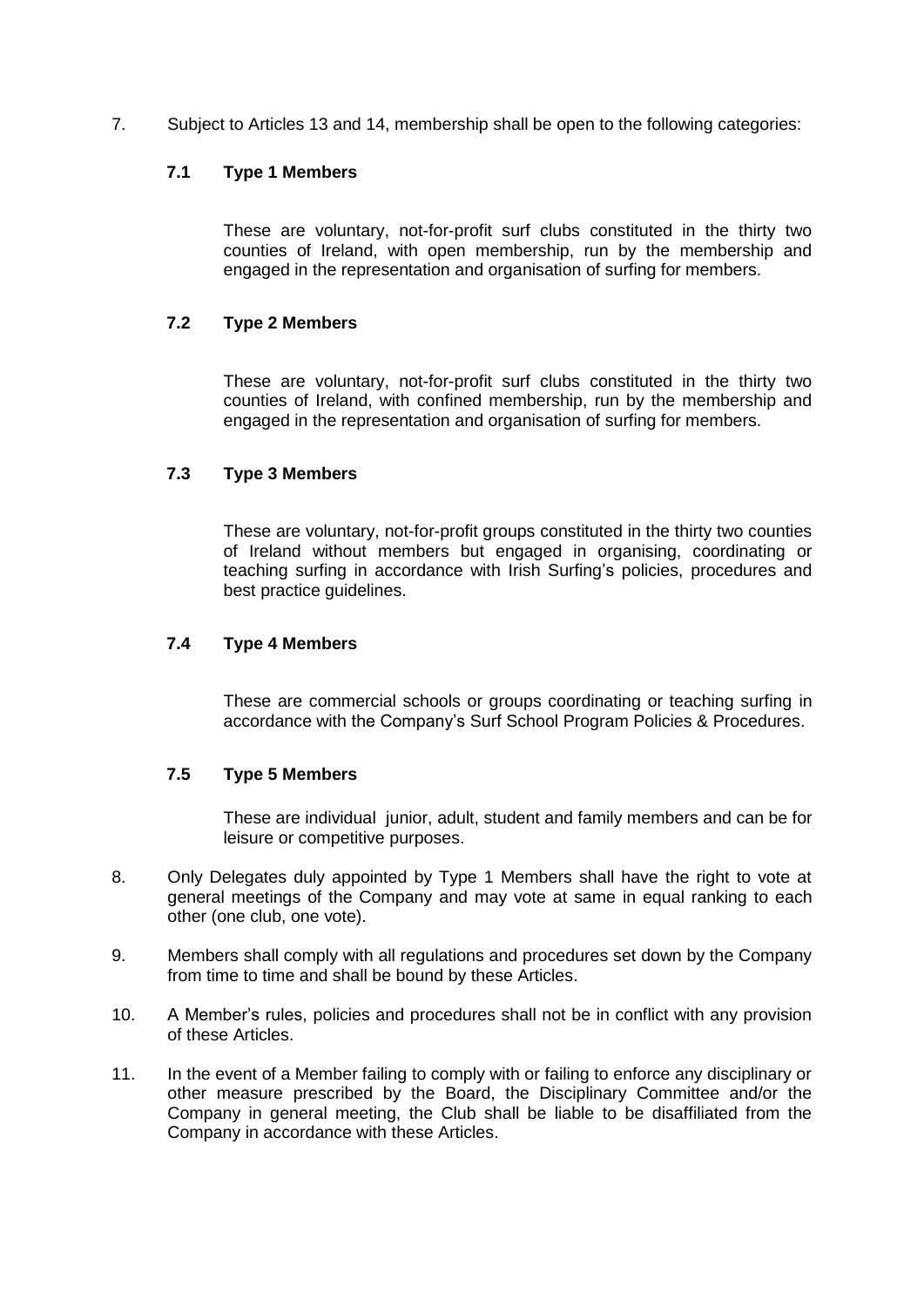## **ANTI-DOPING**

12. The anti-doping rules of the Company are the Irish Anti-Doping Rules as published and amended by Sport Ireland from time to time.

### **CESSATION/SUSPENSION/EXPULSION OF MEMBERSHIP**

- 13. A Member shall cease to be a Member if he fails to pay any fee or subscription or other contribution for which he becomes liable whilst he is a Member within the period laid down by the Board for any such payments.
- 14. Without prejudice to the provisions of Article 13, if the conduct of any Member is such as shall, in the opinion of the Board, be injurious to the character or interests of the Company or render that Member unfit to remain a Member of the Company, or if any Member shall refuse or wilfully neglect to comply with any of these Articles or if the Board shall for any good reason require that a Member be expelled from membership, the Board may by a resolution of a majority of at least three-fourths (75%) of the Board present and voting at a Board meeting specially convened for this purpose suspend such Member from membership indefinitely or otherwise limit for a stated period the rights of membership of that Member or may expel such Member from membership of the Company provided that such a Member shall have fourteen (14) Clear Days' notice sent to him of the Board meeting and shall be entitled to attend such a meeting and be heard in his defence but shall not be present at the voting or take part in the proceedings otherwise than as the Board shall permit. Notice under this Article shall be deemed to have been served and delivered if it is sent in accordance with Article 85.

# **GENERAL MEETINGS**

- 15. The Company shall hold a general meeting in every calendar year as its annual general meeting at such time and place as may be determined by the Directors and shall specify the meeting as such in the notices calling it provided that every annual general meeting shall be held not more than fifteen months after the holding of the last preceding annual general meeting.
- 16. All general meetings other than annual general meetings shall be known as extraordinary general meetings.
- 17. Directors may, whenever they think fit, convene an extraordinary general meeting.
- 18. If, at any time, there are not sufficient directors capable of acting to form a quorum, any Director of the Company or any member of it may convene an extraordinary general meeting in the same manner as nearly as possible as that in which meetings may be convened by the Directors.
- 19. The Directors of the Company shall, on the requisition of one or more members holding, or together holding, at the date of the deposit of the requisition, not less than 10% of the total voting rights of all the members having, at the date of the deposit, the right to vote at general meetings of the Company, forthwith proceed duly to convene an extraordinary general meeting of the Company.
- 20. The requisition shall state the objects of the meeting and shall be signed by the requisitionists and deposited at the registered office of the Company and may consist of several documents in like form each signed by one or more requisitionists.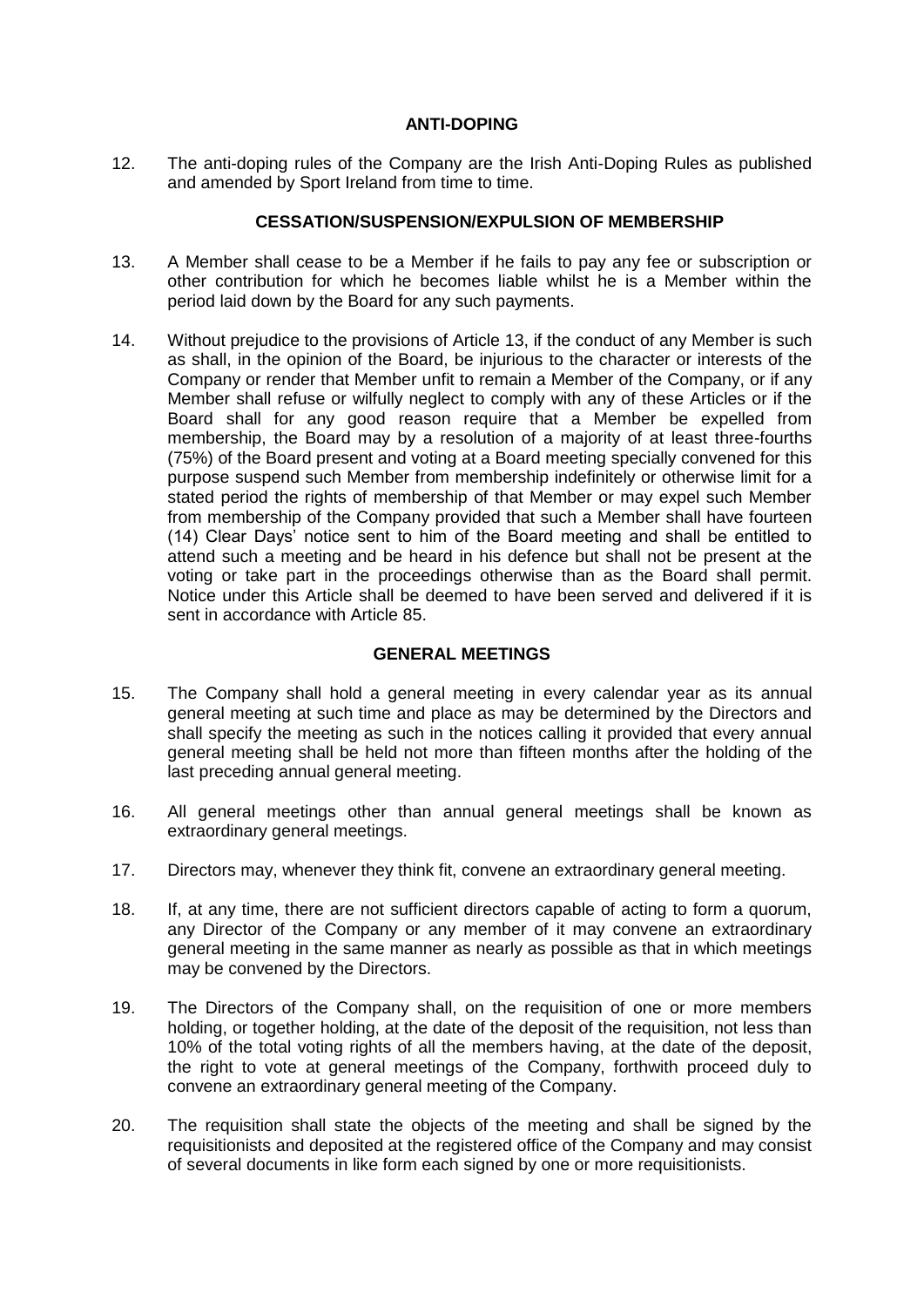- 21. If the Directors do not within 21 days after the date of the deposit of the requisition proceed duly to convene a meeting to be held within 2 months after that date (the "requisition date"), the requisitionists, or any of them representing more than 50% of the total voting rights of all of them, may themselves convene a meeting but any meeting so convened shall not be held after the expiration of 3 months after the requisition date.
- 22. Any reasonable expenses incurred by the requisitionists by reason of the failure of directors duly to convene a meeting shall be repaid to the requisitionists by the company and any sum so repaid shall be retained by the company out of any sums due or to become due from the Company by way of fees or other remuneration in respect of their services to such of the Directors as were in default.
- 23. For the purposes of Articles 10 to 13, the Directors shall, in the case of a meeting at which a resolution is to be proposed as a special resolution, be deemed not to have duly convened a meeting if they do not give such notice of it as is required by Section 181 of the Act.
- 24. A meeting convened under Articles 10 or 12 shall be convened in the same manner as nearly as possible as that in which meetings are to be convened by directors.
- 25. The chairperson of the board of directors shall preside as chairperson at every general meeting of the Company, or if there is no such chairperson, or if he or she is not present within 15 minutes after the time appointed for the holding of the meeting or is unwilling to act, the directors present shall elect one of their number to be chairperson of the meeting.
- 26. If at any meeting no director is willing to act as chairperson or if no director is present within 15 minutes after the time appointed for holding the meeting, the members present shall choose one of their number to be chairperson of the meeting.
- 27. The chairperson may, with the consent of any meeting at which a quorum is present and shall if so directed by the meeting, adjourn the meeting from time to time and from place to place. However, no business shall be transacted at any adjourned meeting other than the business left unfinished at the meeting from which the adjournment took place. When a meeting is adjourned for 30 days or more, notice of the adjourned meeting shall be given as in the case of an original meeting but, subject to that, it shall not be necessary to give any notice of an adjournment or of the business to be transacted at an adjourned meeting.
- 28. Unless a poll is demanded in accordance with Article 38, at any general meeting:
	- (a) a resolution put to the vote of the meeting shall be decided on a show of hands; and
	- (b) a declaration by the chairperson that a resolution has, on a show of hands, been carried or carried unanimously, or by a particular majority, or lost, and an entry to that effect in the book containing the minutes of the proceedings of the Company shall be conclusive evidence of the fact without proof of the number or proportion of the votes recorded in favour of or against such resolution.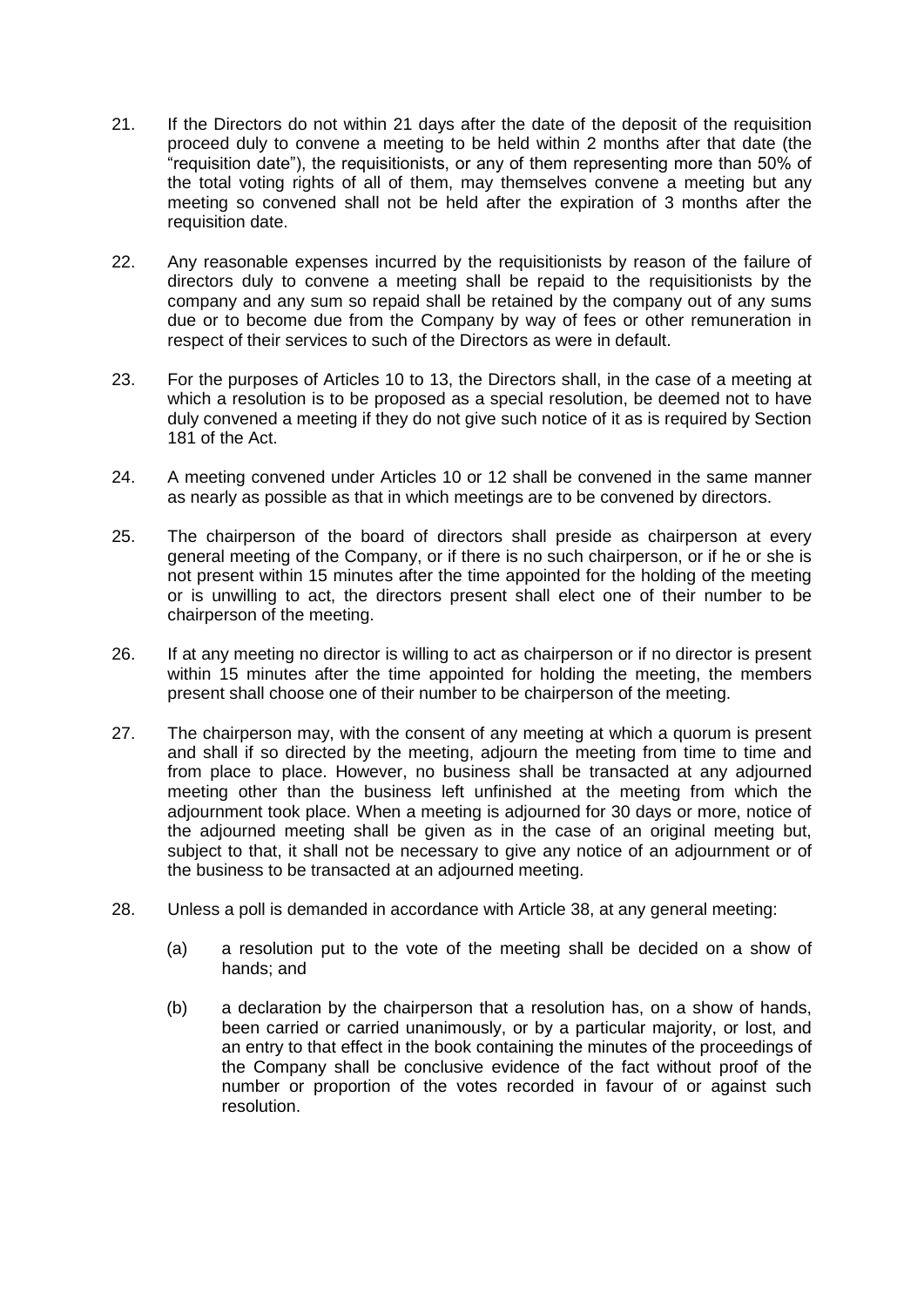- 29. Where there is an equality of votes, whether on a show of hands or on a poll, the chairperson of the meeting at which the show of hands takes place or at which the poll is demanded, shall be entitled to a second or casting vote.
- 30. A resolution in writing signed by all the members of the Company for the time being entitled to attend and vote on such resolution at a general meeting (or being bodies corporate by their duly appointed representatives) shall be as valid and effective for all purposes as if the resolution had been passed at a general meeting of the Company duly convened and held and if described as a special resolution shall be deemed to be a special resolution within the meaning of the Act. Any such resolution in writing may consist of several documents in like form each signed by one or more members. It shall be deemed to have been passed at a meeting held on the date on which it was signed by the last member to sign, and, where the resolution states a date as being the date of his or her signature thereof by any member, this statement shall be prima facie evidence that it was signed by him or her on that date.

# **NOTICE OF GENERAL MEETINGS**

- 31. A meeting of the Company, other than an adjourned meeting, shall be called:
	- (a) in the case of the annual general meeting or an extraordinary general meeting for the passing of a special resolution, by not less than 21 days' notice;
	- (b) in the case of any other extraordinary general meeting, by not less than 7 days' notice.
- 32. A meeting of the Company shall, notwithstanding that it is called by shorter notice than that specified in Article 22, be deemed to have been duly called if it is so agreed by:
	- (a) all the members entitled to attend and vote at the meeting; and
	- (b) unless no statutory auditors of the Company stand appointed in consequence of the Company availing itself of the audit exemption, the statutory auditors of the Company.
- 33. General Meetings of the Company may be convened by email, where a member has designated such email address as an address for the receipt by that member of notices from the Company. Where notice of a meeting is given by email or by posting it by ordinary prepaid post to the address supplied by the member as the address to which notices should be addressed, then, for the purposes of any issue as to whether the correct period of notice for that meeting has been given, the giving of the notice shall be deemed to have been effected on the expiration of 24 hours following posting or emailing.
- 34. In determining whether the correct period of notice has been given by a notice of a meeting, neither the day on which the notice is served nor the day of the meeting for which it is given shall be counted.
- 35. The notice of a meeting shall specify:
	- (a) the place, date and time of the meeting;
	- (b) the general nature of the business to be transacted at the meeting;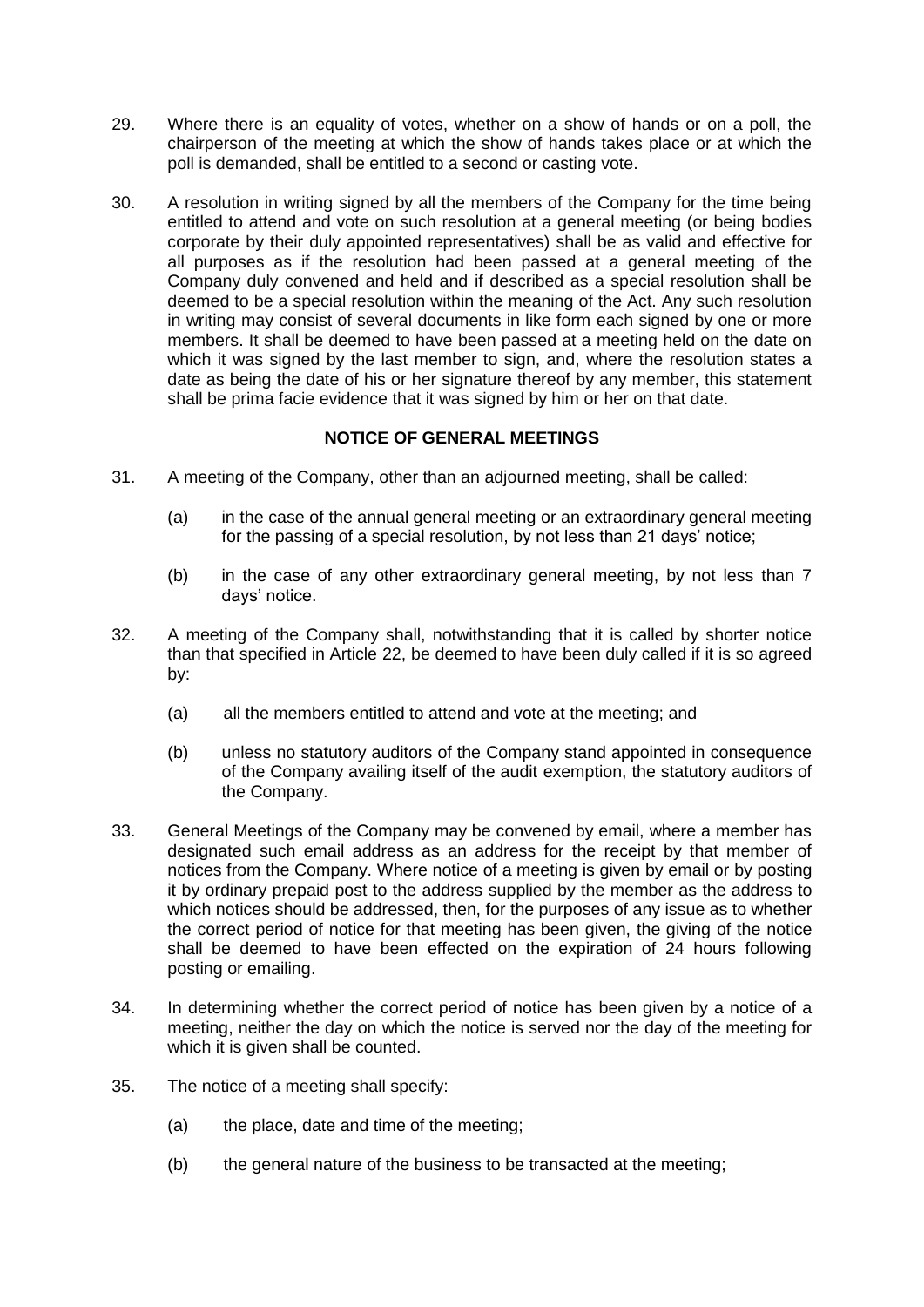- (c) in the case of a proposed special resolution, the text or substance of that proposed special resolution; and
- (d) with reasonable prominence a statement that:
	- (i) a member entitled to attend and vote is entitled to appoint a proxy using the form set out in Section 184 of the Act or, where that is allowed, one or more proxies, to attend, speak and vote instead of him or her;
	- (ii) a proxy need not be a member;
	- (iii) the time by which the proxy must be received at the Company's registered office or some other place within the State as is specified in the statement for that purpose.
- 36. The accidental omission to give notice of a meeting to, or the non-receipt of notice of a meeting by, any person entitled to receive notice shall not invalidate the proceedings at the meeting.

### **VOTES OF MEMBERS**

- 37. Where a matter is being decided (whether on a show of hands or on a poll), every member present in person and entitled to vote on such matter and every proxy shall have one vote, but so that no member shall have more than one vote.
- 38. No objection shall be raised to the qualification of any voter except at the meeting or adjourned meeting at which the vote objected to is given or tendered, and every vote not disallowed at such meeting shall be valid for all purposes. Any such objection made in due time shall be referred to the chairperson of the meeting, whose decision shall be final and conclusive.
- 39. Votes may be given either personally or by proxy. Where there is an equality of votes, whether on a show of hands or on a poll, the chairperson of the meeting at which the show of hands takes place or at which the poll is demanded, shall be entitled to a second or casting vote.

### **PROXIES**

- 40. A member of the Company entitled to attend and vote at a meeting of the Company shall be entitled to appoint another person (whether a member or not) as his or her proxy to attend and vote instead of him or her. A proxy so appointed shall have the same right as the member to speak at the meeting and to vote on a show of hands and on a poll.
- 41. The instrument appointing a proxy (the "**Instrument of Proxy**") shall be in writing
	- (a) under the hand of the appointer or of his or her attorney duly authorised in writing; or
	- (b) if the appointer is a body corporate, either under seal of the body corporate or under the hand of an officer or attorney of it duly authorised in writing.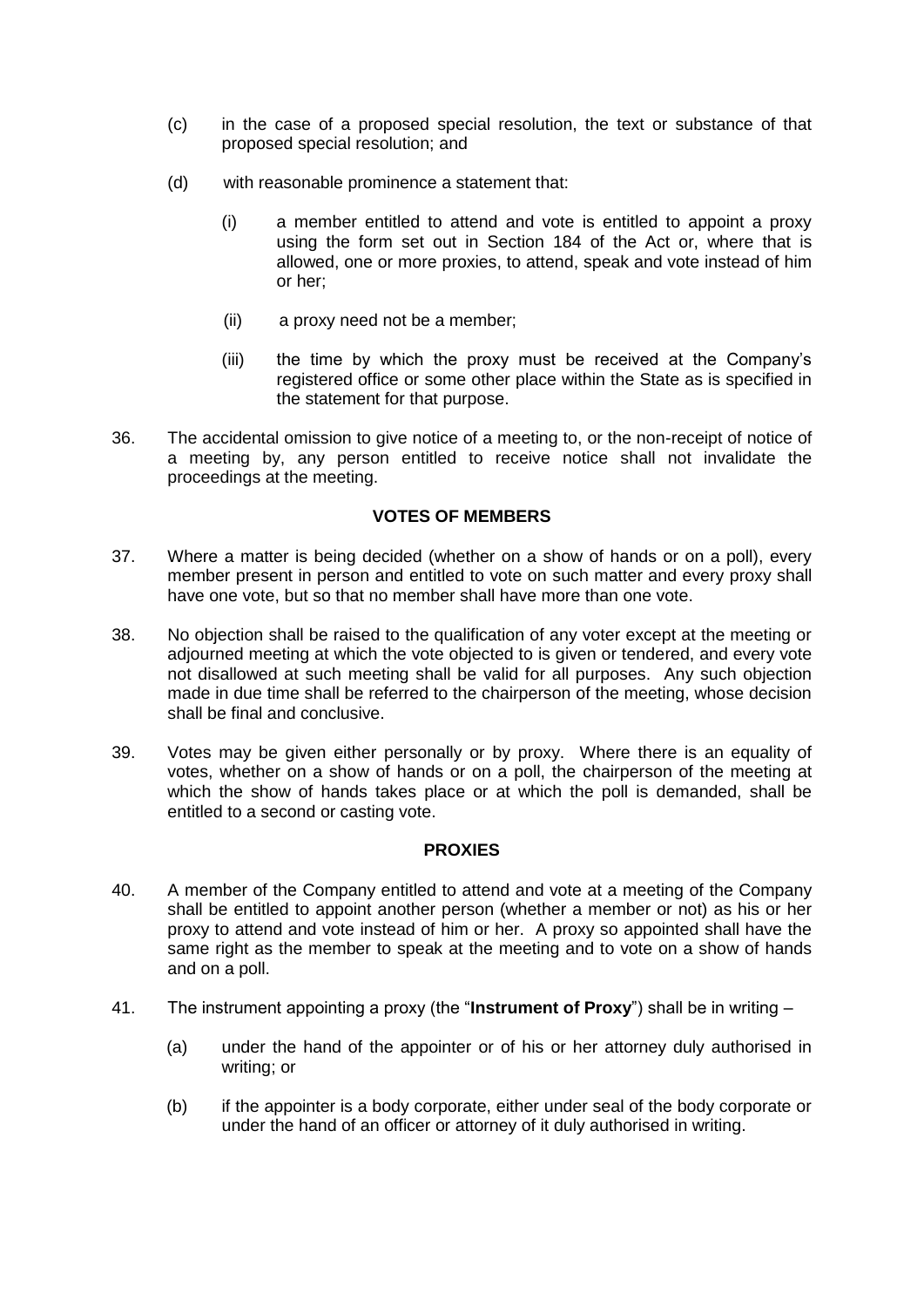- 42. The Instrument of Proxy and the power of attorney or other authority, if any, under which it is signed or a copy certified by a practising solicitor or Peace Commissioner, shall be deposited at the registered office of the Company or at such other place within the State as is specified for that purpose in the notice convening the meeting. and shall be deposited not later than the following time:-
	- (a) 48 hours before the time for holding the meeting or adjourned meeting at which the person named in the instrument proposes to vote; or
	- (b) in the case of a poll, 48 hours before the time appointed for the taking of the poll.
- 43. The depositing of the Instrument of Proxy may, rather than its being effected by sending or delivering the instrument, be effected by communicating the instrument to the Company by electronic means (as defined in section 2 of the Act) and this Article likewise applies to the depositing of anything else referred to in the preceding Article.
- 44. An instrument appointing a proxy shall be in the following form or a form as near to it as circumstances permit –

Irish Surfing Association CLG (the "**Company**")

[Name of member] (the "**Member**") of [Address of Member] being a member of the Company hereby appoint/s [name and address of proxy] or failing him or her [name and address of alternative proxy] as the proxy of the Member to attend, speak and vote for the Member on behalf of the Member at the (annual or extraordinary, as the case may be) general meeting of the Company to be held on the [date of meeting] and at any adjournment of the meeting.

The proxy is to vote as follows:-

Voting instructions to proxy

(Choice to be marked with an "X")

| Number or description of resolution | In Favour | Abstain | Against |
|-------------------------------------|-----------|---------|---------|
|                                     |           |         |         |
|                                     |           |         |         |
|                                     |           |         |         |

Unless otherwise instructed, the proxy will vote as he or she thinks fit.

Signature of Member………………………………..

Dated [date] …………………………………….

# **VOTING ON A POLL**

45. At a meeting, a poll may be demanded in relation to a matter (whether before or on the declaration of the result of the show of hands in relation to it).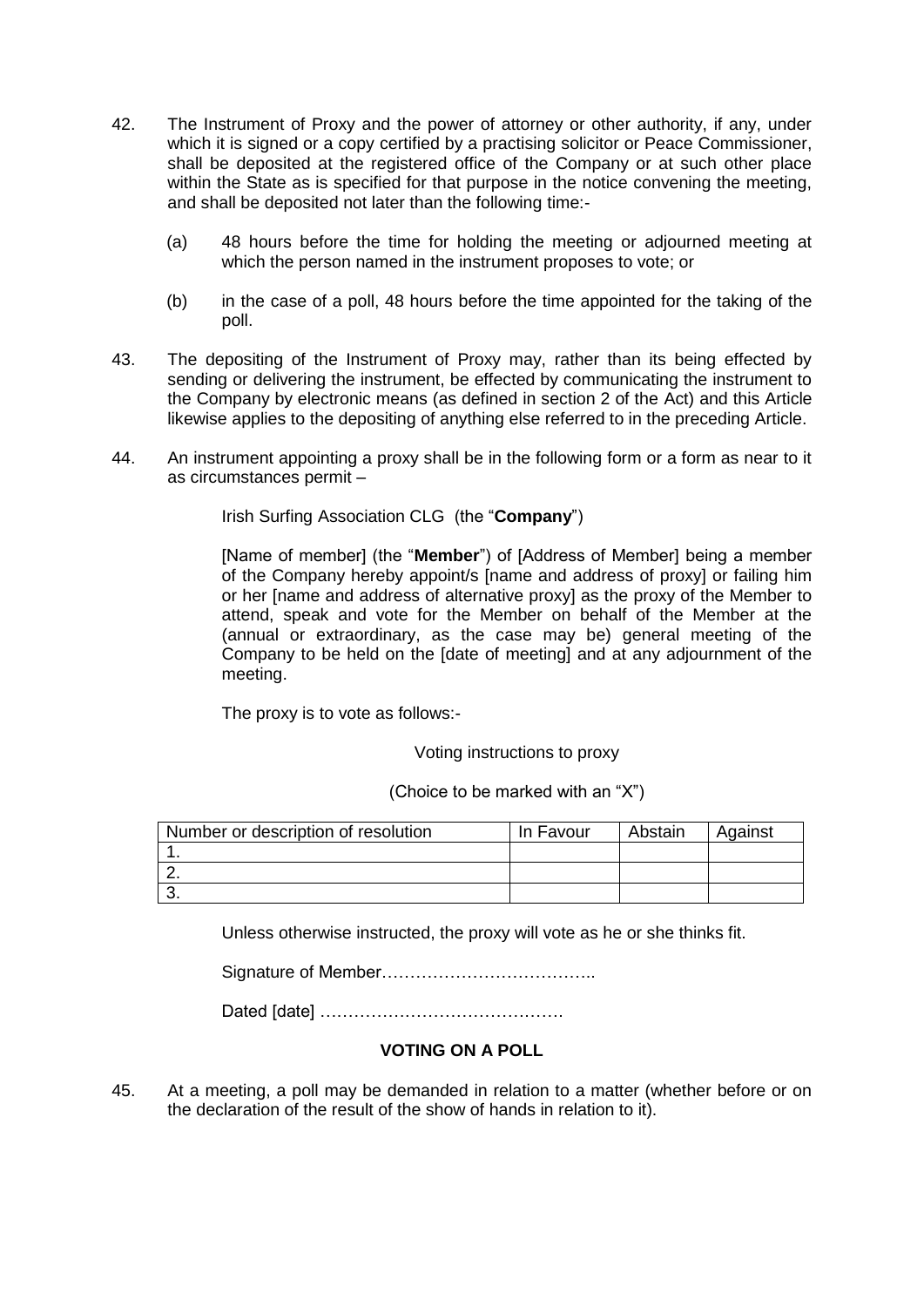- 46. A demand for a poll may be made by:
	- (a) the chairperson of the meeting;
	- (b) at least three members present in person or by proxy;
	- (c) any member or members present in person or by proxy and representing not less than 10% of the total voting rights of all the members of the Company concerned having the right to vote at the meeting.
- 47. A demand for such a poll may be withdrawn by the person or persons who have made the demand. Subject to Article 39, if a poll is demanded it shall be taken in such manner as the chairperson of the meeting directs, and the result of the poll shall be deemed to be the resolution, in relation to the matter concerned, of the meeting at which the poll was demanded.
- 48. A poll demanded with regard to the election of a chairperson or on a question of adjournment shall be taken forthwith.
- 49. A poll demanded on any other question shall be taken at such time as the chairperson of the meeting directs, and any business other than that on which a poll is demanded may be proceeded with pending the taking of the poll.
- 50. The instrument appointing a proxy to vote at a meeting of the Company shall be deemed also to confer authority to demand or join in demanding a poll, and for the purposes of Articles 37 and 38, a demand by a person as proxy for a member shall be the same as a demand by the member.

### **DIRECTORS**

- 51. The number of the Directors shall be not less than 3 and unless and until determined by the Company in general meeting, no more than 7, The Board shall be constituted in such manner as to ensure that no more than 60% of directors shall be of one sex.
- 52. No remuneration shall be payable under any circumstances to any of the Directors in respect of his services as Director, or on any Committee of the Directors to which the Directors may delegate powers. The Directors may be paid all travelling, hotel and other expenses properly incurred by them in attending and returning from meetings of the Directors or any committee of the Directors or general meetings of the Company or otherwise in connection with the business of the Company.
- 53. The business of the Company shall be managed by the Directors, who may exercise all such powers of the Company as are not, by the Act or by these Articles required to be exercised by the Company in general meeting. No such direction given by the Company in general meeting shall invalidate any prior act of the Directors which would have been valid if that direction had not been given.
- 54. Without prejudice to Section 40 of the Act, the Directors may delegate any of their powers to such person or persons as they think fit, including committees; any such committee shall, in the exercise of the powers so delegated, conform to any regulations that may be imposed on it by the Directors.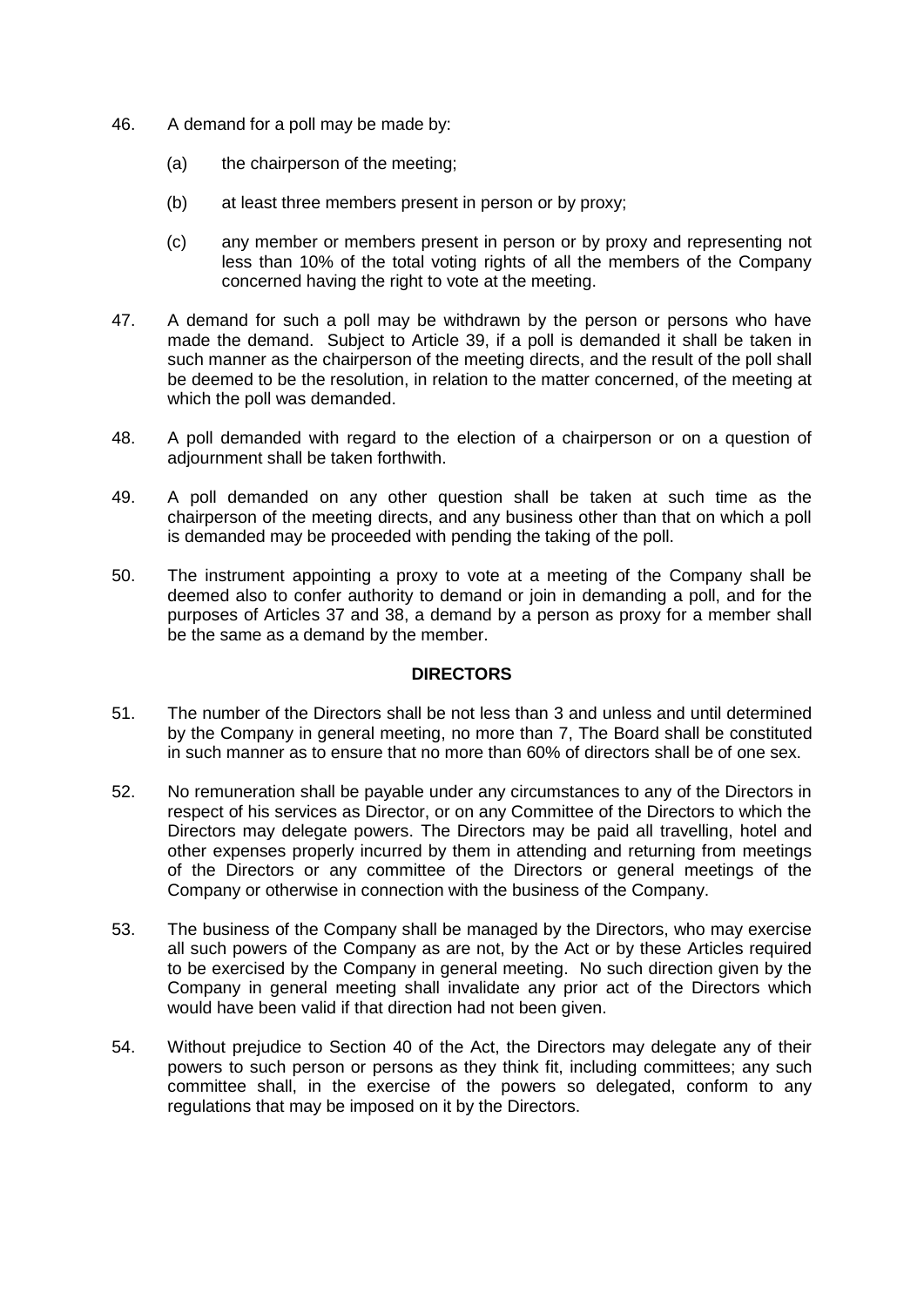- 55. All cheques, promissory notes, drafts, bills of exchange and other negotiable instruments, and all receipts for moneys paid to the Company shall be signed, drawn, accepted, endorsed or otherwise executed as the case may be, by such person or persons and in such manner as the Directors shall from time to time by resolution determine.
- 56. The Company shall cause minutes to be entered in books kept for the purpose:-
	- (a) of all appointments of officers made by the Directors;
	- (b) of the names of the Directors present at each meeting of the Directors and of any committee of the Directors;
	- (c) of all resolutions and proceedings at all meetings of the Company and, of the Directors and of committees of the Directors.

# **POWERS OF ATTORNEY**

57. The Company may empower any person, either generally or in respect of any specified matters, as its attorney, to execute deeds or do any other matter on its behalf in any place whether inside or outside the State. A deed signed by such attorney on behalf of the Company shall bind the Company and have the same effect as if it were under its common seal.

# **DISQUALIFICATION OF DIRECTORS**

58. In addition to the circumstances set out in section 148(2) of the Act, the office of Director shall be vacated if a Director ceases to be qualified for the position of charity trustee under section 55 of the Charities Act, 2009.

# **ROTATION OF DIRECTORS**

- 59. At the Annual General Meeting, one-third of the Directors for the time being, or, if their number is not three or a multiple of three, then the number nearest one-third, shall retire from office.
- 60. The Directors to retire in every year shall be those who have been longest in office since their last election, but as between persons who became Directors on the same day, those to retire shall (unless they otherwise agree amongst themselves) be determined by lot.
- 61. A retiring Director shall be eligible for re-election. A director who has served for five [5] years shall not be eligible for re-election or re-appointment as director until a period of three [3] years has lapsed.
- 62. The Company, at a meeting at which a Director retires in manner aforesaid, may fill the vacated office by electing a person thereto, and in default of the Company doing so, the retiring Director shall, if offering himself for re-election, be deemed to have been re-elected, unless (a) at such meeting it is expressly resolved not to fill such vacated office; or (b) a resolution for the re-election of such Director has been put to the meeting and lost.
- 63. No person other than a Director retiring at the meeting shall, unless recommended by the Directors, be eligible for election to the office of Director at any general meeting unless, not less than three nor more than twenty one days before the date appointed for the meeting, there has been left at the Company's registered office (a) notice in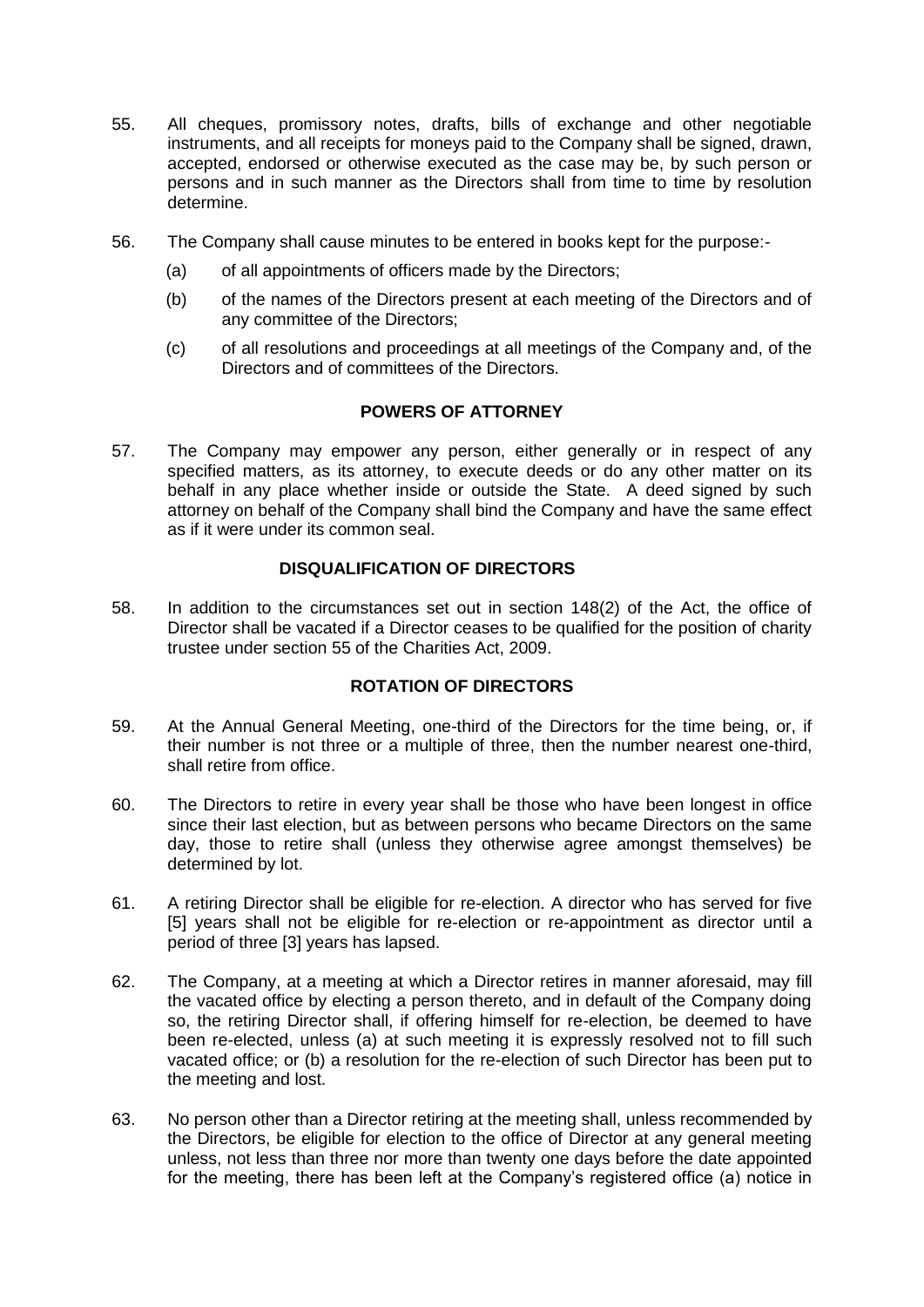writing, signed by a member duly qualified to attend and vote at the meeting for which such notice is given, of his intention to propose such a person for election, and (b) notice in writing signed by the person concerned of his willingness to be elected.

- 64. The Company may from time to time by ordinary resolution increase or reduce the number of Directors, and may also determine in what rotation the increased or reduced number is to go out of office.
- 65. The Company may by ordinary resolution of which extended notice has been given in accordance with section 146 of the Act remove any Director before the expiration of his period of office, notwithstanding anything in these articles or in any agreement between the Company and such director. Such removal shall be without prejudice to any claim such director may have for damages for breach of any contract of service between him and the Company.
- 66. The Company in general meeting may appoint any person to be a Director, either to fill a casual vacancy or as an additional Director.
- 67. The Directors may at any time appoint any person to be a Director of the Company, either to fill a casual vacancy or as an addition to the existing Directors, but so that the total number of Directors of the Company shall not at any time exceed the number, if any, provided for in these Articles. Any Director so appointed shall hold office only until the next annual general meeting, and shall then be eligible for reelection.

### **PROCEEDINGS OF DIRECTORS**

- 68. The Directors may meet together for the dispatch of business, adjourn and otherwise regulate their meetings as they think fit. Questions arising at any meeting shall be decided by a majority of votes. In case of equality of votes the chairperson shall have a second or casting vote. A Director may, and the Secretary on the requisition of a Director shall, at any time summon a meeting of the Directors. If the Directors so resolve it shall not be necessary to give notice of a meeting of Directors to any Director who, being resident in the State, is for the time being absent from the State.
- 69. The quorum necessary for the transaction of the business of the Directors may be fixed by the Directors, and unless so fixed shall be three (3).
- 70. The continuing Directors may act notwithstanding any vacancy in their number but, if and so long as their number is reduced below the number fixed by or pursuant to the Act as the necessary quorum of Directors, the continuing Directors or director may act for the purpose of increasing the number of Directors to that number or of summoning a general meeting of the Company, but for no other purpose.
- 71. If at any meeting the chairperson is not present within 15 minutes after the time appointed for holding it, the Directors present may choose one of their number to be chairperson of the meeting.
- 72. The Directors may delegate any of its powers to Committees consisting of such member or members of the Directors and such other persons as they think fit, and any Committee so formed shall, in the exercise of the powers so delegated, conform to any regulations imposed on it by the Directors.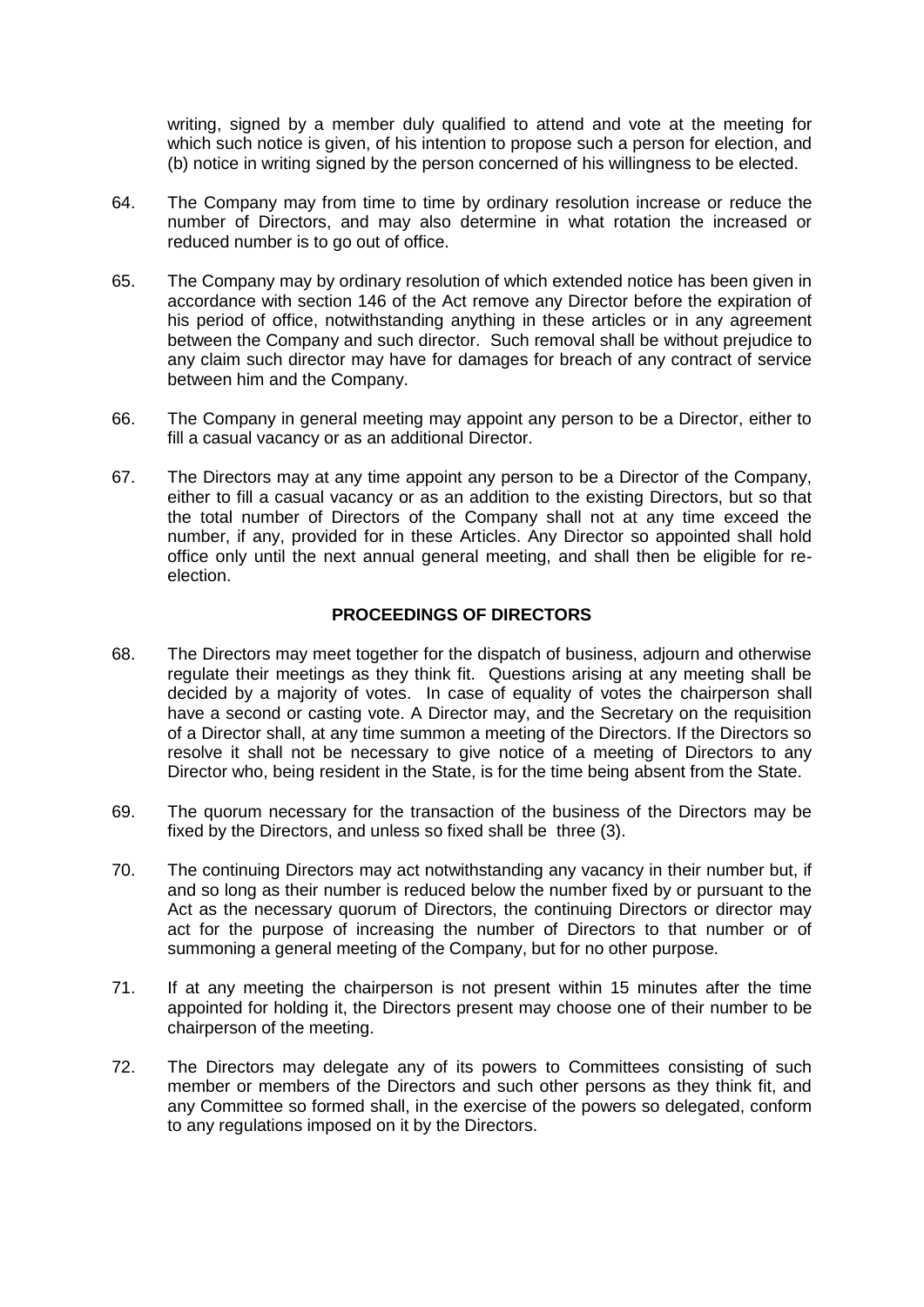- 73. The Directors may appoint the chairperson of any Committee; if no such chairperson is elected, or if at any meeting of a Committee the chairperson is not present within fifteen minutes after the time appointed for holding it, the members of the committee present may choose one of their number to be chairperson of the meeting.
- 74. A committee may meet and adjourn as it thinks proper. Questions arising at any meeting of a committee shall be determined by a majority of votes of the members of the committee present, and when there is an equality of votes, the chairperson shall have a second or casting vote.
- 75. All acts done by any meeting of the Directors or by any person acting as a member of the Directors or any Committee shall, notwithstanding that it be afterwards discovered that there was some defect in the appointment of any such person acting as aforesaid, or that he or any of the Directors was disqualified, be as valid as if every such person had been duly appointed.
- 76. A resolution in writing, signed by all the Directors for the time being entitled to receive notice of a meeting of the Directors, shall be as valid as if it had been passed at a meeting of the Directors duly convened and held. Any such resolution in writing may consist of several documents in the like form, each signed by one or more of the Directors and for all purposes shall take effect from the time when it was signed by the last director.
- 77. A meeting of the Directors or of a committee established by the Directors may consist of a telephone conference or audiovisual call between some or all of the Directors or, as the case may be, members of the committee who are not all in one place, but each of whom is able (directly or by means of telephonic, video or other electronic communication) to speak to each of the others and to be heard by each of the others and –
	- (a) a Director or member of the committee taking part in such a conference shall be deemed to be present in person at the meeting and shall be entitled to vote and be counted in a quorum accordingly; and
	- (b) such a meeting shall be deemed to take place
		- i. where the largest group of those participating in the conference is assembled;
		- ii. if there is no such group, where the chairperson of the meeting then is:
		- iii. if neither sub-paragraph (i) or (ii) applies, in such location as the meeting itself decides.

### **SECRETARY**

- 78. The Secretary shall be appointed by the Directors and any Secretary so appointed may be removed by them.
- 79. A provision of the Act or these Articles requiring or authorising a thing to be done by or to a Director and the Secretary shall not be satisfied by its being done by or to the same person acting both as Director and as, or in place of, the Secretary.